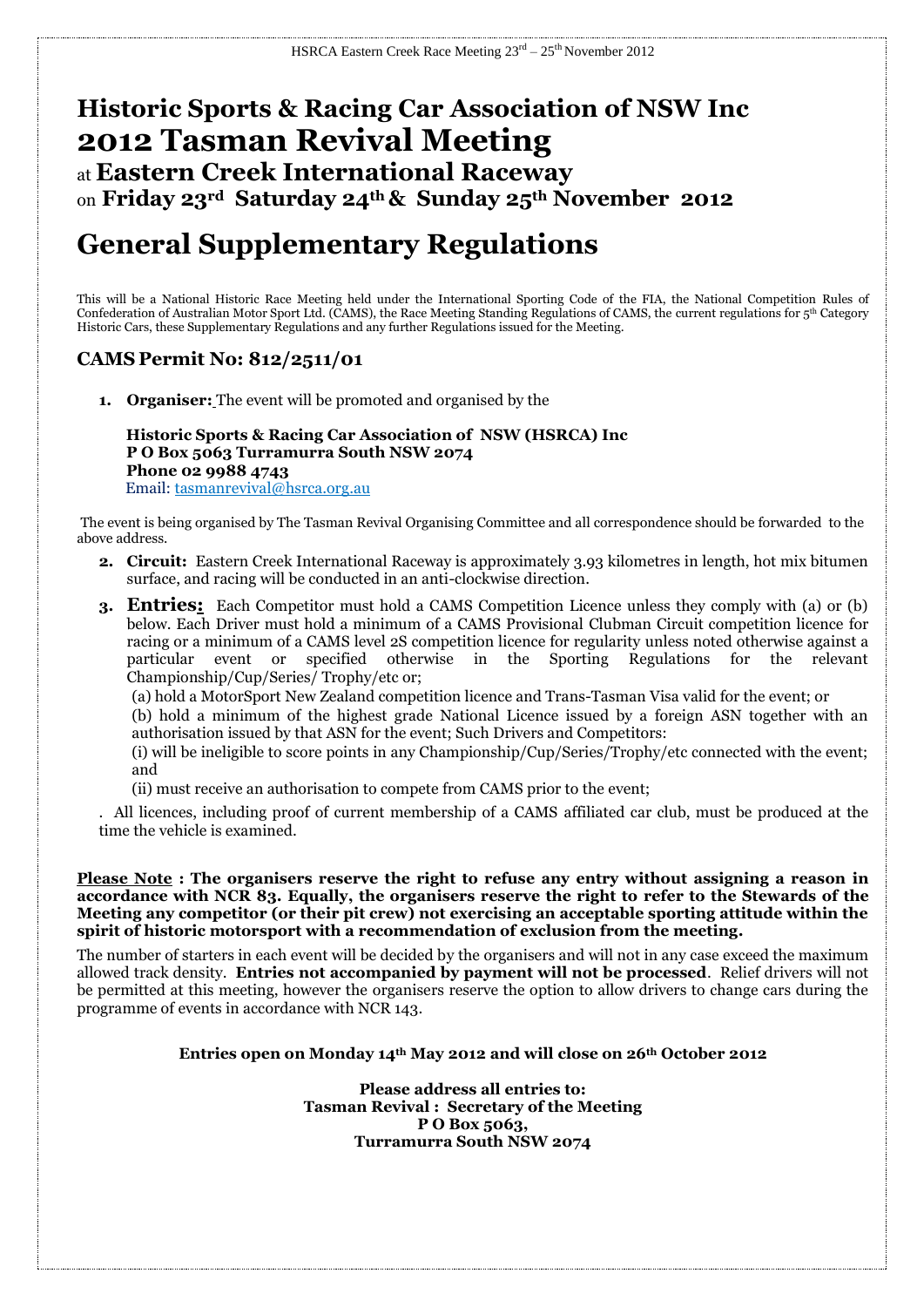#### HSRCA Eastern Creek Race Meeting  $23^{\text{rd}} - 25^{\text{th}}$  November 2012

 **4. Refunds for withdrawn entries will be made only on written application received at least 7 days prior to the meeting and at the total discretion of the organisers.** All passes issued by the organisers must be returned with cancellation advice. The organisers reserve the right to retain a portion of the entry fee to cover processing costs. The organisers reserve the right to accept or reject entries in accordance with NCR 83.

 **5. Garages marquees and carports** will be available for hire by car space ie 2 spaces per garage and limited to one space per entry. They will be available at \$250.00 each space and will be allocated at the promoter's discretion. All requests must be accompanied by full payment. Should you ask for a garage and be unsuccessful, you may automatically be allocated a marquee or carport space, the aim being to ensure that everyone that asks is under cover. The organisers reserve the right to determine allocation of spaces to competitors.

 **6. Private Practice & Track Familiarisation** will be conducted at the circuit on the Thursday preceding the 3 day race meeting, and the relevant regulations and entry details can be completed at driver sign-on, on that day. Price is still to be determined.

## **7. Officials of the Meeting: Clerk of the Course:** Terry Thompson **Secretary of the Meeting: Assistant Secretary** TBA Via further regulations **CAMS Stewards of the Meeting:**Doug Rae, Jackie Donkin, Glenn Pincott **OH&S Compliance Officer:** MarkAlchin

 **8**. **Scrutiny/Tech Inspection: All cars** must be inspected between Thursday afternoon at private practice & track familiarisation day and official practice on the Friday. Scrutineers will inspect cars in the pit area on the Saturday and Sunday during the meeting. Scrutineering will take place as specified in the acceptance documentation and **the onus for presenting cars rests with each competitor.** Cars must be presented ready to compete, with competition numbers affixed. Targeted scrutiny will also be in operation at this meeting. **CAMS Historic Log Book and/or Certificate of Description as well as club membership advice must be produced upon request.**

 **9. Practice:** Drivers are required to practise to qualify for this meeting. The onus to participate in the official practise sessions on the Friday at the times, which will be advised in the further regulations, rests with the individual competitor and any variation will only be permitted by the Clerk of the Course, at his discretion and in exceptional circumstances. **All drivers must complete a minimum of three (3) laps in practice and/or qualifying in accordance with RMSR 5.2.**

**Judges:** Starting/finishing and noise judges shall be deemed to be Judges of Fact in respect to the performance of any act or omission by drivers, and the position of vehicles. Judges will be advised in further regulations.

 **11. Protests:** If any, must be lodged in accordance with Part XII of the National Competition Regulations.

**12. Insurance:** Drivers, pit crew and officials are covered by personal accident insurance under the terms of the CAMS National Insurance Scheme (see Appendix I, N.C.R.). Public risk insurance has been affected for the meeting. **It is the responsibility of the competitor/driver to confirm the names of the pit crew at the scrutineering bay, prior to scrutineering where they will be issued with a wrist band.**

 **13. Programme of Events:** The meeting will consist of a series of scratch standing start races and regularity events for cars **complying with the 5th category vehicle regulations** as detailed in the historic section (formerly Section 8) of the 2012 CAMS Manual. F5000 races will be started via a rolling start. Acceptance of entries shall be subject to there being sufficient entries to form a satisfactory grid within the framework of the programme. Events will commence at 0900 and finish at 1800 on all days.

 **14. Trophies:** Will be awarded at the discretion of the organisers.

 **15. Helmets, Clothing and Harness:** All drivers must wear helmets, apparel and harness as per the CAMS requirements applicable to the category and event that the driver and vehicle has entered. Goggles/visors complying with Schedule D must be worn at all times by the drivers of open cars. These articles must be submitted for approval with the car at scrutineering. Drivers MUST be fully dressed in protective clothing at the time of taking their cars to the marshalling area. Please refer to NCR Schedule D & I in the Standard Requirements, with special reference to Article 4.6 of Schedule D regarding pit crew. Pit crew must wear long trousers and appropriate footwear when in pit lane. No thongs will be permitted in pit lane. Shorts may be worn in the paddock area. Only pit crew properly attired and with the appropriate wristband will be allowed in pit lane.

 **16. Fuel:** Leaded racing fuel will be available at the circuit. All fuels must comply with Schedule G of the 2012 CAMS Manual of Motor Sport.

## **Note: All vehicles are to be moved into the open air for refuelling and NOT refuelled in garages.**

 **17. Noise:** Competitors are reminded that during all sessions, all cars must be fitted with effective mufflers which must be constructed so that the maximum noise emission of any vehicle on the track does not exceed 95db(A) in the standard 30 metre run-by test. The organisers may exclude any car (even though fitted with a muffler) if it is deemed by them to be excessively noisy.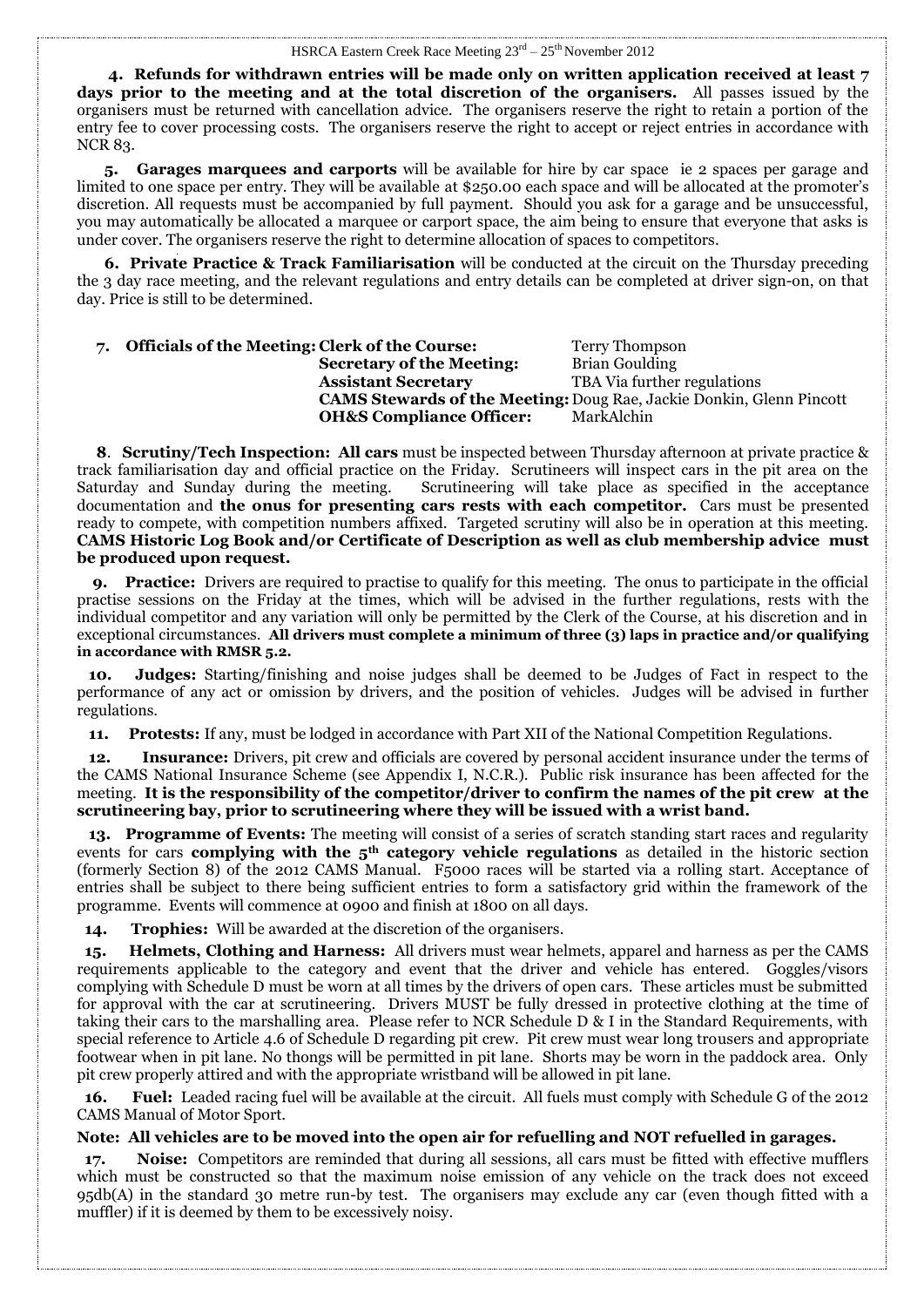**18. Timing & Lap Scoring:** Will be carried out by the organisers and their officials, by electronic means to 1/100th of a second and this will be the official record of time and number of laps completed. **All competitors are required to have a Dorian Timer. If necessary these can be hired from GP Timers. Call Belinda Doyle on 0412 070 774 to make a booking.**

 **19. Signs, Signwriting, & Competition Numbers on Cars:** Your attention is drawn to the provisions of the 2012 CAMS Manual regarding all of the above. Compliance with these requirements will be checked during scrutineering and **any vehicle not complying will not be allowed to proceed thru scrutineering** until compliance is achieved. This applies equally to regularity cars.

**20. Marshalling Area**: Grid positions in the marshalling area for scratch races will be determined by the fastest lap time achieved by each competitor during official practice or the results of the preceding scratch event. The marshalling area will be closed prior to the race field coming under starters orders and the medical vehicle will follow the last car leaving the marshalling area to the starting grid. Cars wishing to start the event after the medical vehicle has departed and before the race field comes under starter's orders, **may** be allowed to start from pit row after the total field has passed the pit row exit. This decision will be entirely at the discretion of the Clerk of Course.

 **21. Starting Grids**: For all groups other than N and S, grids for all races will be based on Friday's qualifying times. For Groups N, S, progressive grids will be used.

 **22. Starting Procedures:** All races will be started with an Australian flag. Cars will come under starter's orders in the marshalling area when the chief official has shown the 1 minute board. No additional cars will be permitted into the marshalling area after the 1 minute board has been shown. On the instruction of the officials in the marshalling area, cars will leave and proceed around the circuit to the main grid, under no circumstances overtaking other competitors, before being gridded by officials on the starting grid in order of arrival. No grid positions are to be left vacant between cars – a fill-up grid will be used. The 30 second board will be shown by the starter prior to the traditional 5 second hand signal which precedes the raising and dropping of the National Flag.

 **23. Drivers' Briefing:** Will be held on the preceeding **Thursday afternoon** after private practice has ceased.. See acceptance documentations for full details including time and location. **Attendance at this briefing is compulsory.** All drivers will be required to sign on and non-compliance **may attract a fine of at least \$500** unless negated by the stewards of the meeting and in exceptional circumstances.A separate drivers' briefing **MAY** be held (if genuinely required) on the Friday morning for those competitors who cannot make it by 5:00 pm on Thursday afternoon.

 **24. Red Flag:** If a red flag is shown in an event, **all cars are to return to their pit***.* The next scheduled event will then be held. The red flagged event will be re-run later in the programme if time permits. Any red flagged event will be restarted using the original grid sheet.

 **25. Black Flags & Bad Sportsmanship Flag:** These two flags will be shown only to the offending car and those cars within the immediate group of the offending car. Time penalties for jumped start will similarly be notified only to the offending car and those cars in the immediate group of the offending car.

 **26. Jumped Start:** Drivers who move on the start line before the flag has dropped, and are deemed to have gained an advantage by so doing, will be given a one minute penalty. A board advising the application of the penalty will be shown to the relevant driver.

 **27. Change of Driver:** Will be allowed under NCR 143 provided that the appropriate paperwork has been completed with the event secretary prior to the event.

 **28. Alcoholic Liquor:** During any event, consumption of alcoholic beverages in the paddock, pits or any other portion of the competition venue under the control of the officials is expressly forbidden until all practice or competition activity is concluded for each day. Any driver or crew member who is found to be affected by alcohol on the day of the event or practice therefore shall not be permitted to participate. Refer NCR 145A of the Current CAMS Manual. In addition, the persons concerned will be subject to the Articles of the Standard Operating Procedure for Alcohol Testing and CAMS Anti-Doping Policy. Competitors, crews or officials may be randomly tested for alcohol by a CAMS Accredited Testing Official (CATO) or other drugs at any time during the event(s).

#### **Other Prohibited Substances**

The CAMS Anti Doping Policy, as appears in the CAMS Manual of Motor Sport and as amended from time to time, is recognised as an integral component of the NCR and is duly authorised as such.

In any areas where the National Competition Rules and the CAMS Anti Doping Policy conflict, the CAMS Anti Doping Policy will take precedence.

 **29. Indemnification:** If the competitor or driver of any car is under 18 years of age, a parent or guardian must sign the consent statement listed on the entry form.

 **30. Further Regulations:** The organisers reserve the right to issue further supplementary regulations to competitors and drivers, and these shall be of the same effect as these regulations. The organisers also reserve the right to abandon, postpone or cancel the event subject to the conditions set down in NCR 59.

 **31. Admission:** The basis of admission to the circuit will be by pass. Paddock passes will be issued to each competitor (4 per entry) and only pass holders may enter the paddock area.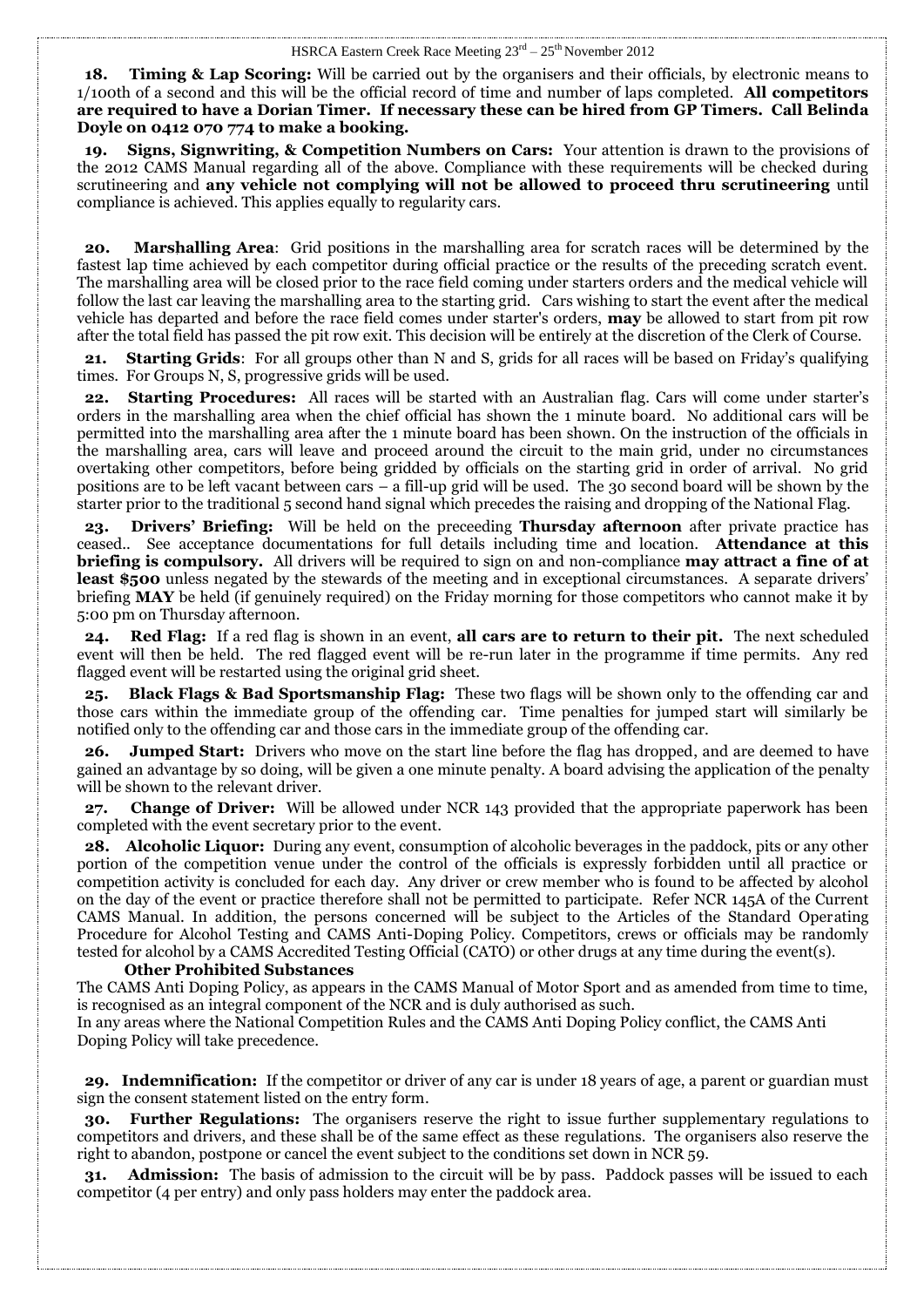**32. Competitor Behaviour: CAMS, the Australian Historic Motor Sport Commission and the HSRCA have become increasingly concerned at the attitude and behaviour of some competitors in historic events, both on and off the track. Competitors are reminded of Article 7 - Race Meeting Standing Regulations (Page 11) - Code of Driving Conduct in the 2012 CAMS Manual of Motor Sport. Any competitor (or their pit crew) not exercising a sporting attitude within the spirit of historic racing at this race meeting may be immediately excluded from the meeting by the stewards as a result of action by the Clerk of the Course. Further, such competitors may not be invited to compete in future historic race meetings conducted by the HSRCA. A report of any incident will also be forwarded to CAMS state and national offices and to other promoting clubs of historic race meetings for their information.** 

 **33. Cooling System Catch Tanks:** Cars without cooling system catch tanks will be required to prove the vehicle is not using an inhibitor (such as Glycol) that would reduce tyre adhesion on the circuit.

 **34. Signalling:** Signalling from pit wall is not permitted.

 **35. Parade and Demonstration:** Time permitting, during the programme, a parade and/or demonstration of historically significant vehicles may be undertaken in accordance with CAMS regulations for demonstrations, parades and other non-racing laps at race circuits. Laps by event partner vehicles may also take place with the prior approval of the Clerk of Course.

 **36. Penalty:** A minimum 60 second penalty shall automatically apply for any infringement.

 37. **Support Vehicles:** No vehicles other than competition cars/motorcycles will be permitted to park in the paddock area at the rear of the pit lane garages. All tow-cars, trailers, and any vehicle that is not a competing vehicle will, if necessary, be removed at the owner's expense.

## **Rules Governing Regularity Trials**

 **1. The Trial:** The maximum duration of the Trial shall be fifteen minutes. All complete laps shall be timed and counted in calculating the results.

 **2. Cars:** Regularity cars must be presented substantially within period specification**. See 2.3.4 in the Historic section of the 2012 CAMS Manual for details of acceptable cars.**

- **3. Track Density:** The Organisers shall set the maximum number of competing cars in any one event, which will not exceed track densities, as set out by CAMS.
- **4. Event:** The event shall be a test of driving skill in maintaining regular lap times without the aid of mechanical or electronic devices for gauging speed. Having regard to lap times achieved during practice (which is compulsory) each competitor will nominate a lap time which he or she feels can be maintained throughout the Trial. No timing will take place until the competing car passes the Control Tower the first time.

 **5. Nominated Time:** Competitors must notify their target time **within one hour of the posting of results of practice.** Times may be changed after each event, and must be lodged within one hour of the posting of results from the previous event at the information desk on the ground floor of the Control Tower.

 **6. Minimum lap time:** A minimum lap time will be imposed and enforced and nominated lap times will be examined. The Organisers reserve the right to increase nominated lap times at their sole discretion. See Point 32 of these Supplementary Regulations re competitor behaviour.

 **7. Starting:** Competing cars shall follow the lead car from the dummy grid in single file around the full circuit until individually receiving the waved green "control" flag. No overtaking is permitted until each competitor passes the waved green "control" flag. Overtaking during the event must be carried out with care and consideration.

 **8. Results:** Scoring will be one (1) point deducted for every tenth of a second in excess of the nominated time and two (2) points deducted for every tenth of a second below the nominated time for each lap.

 **9. Trophies:** Trophies will be presented at the discretion of the Organisers.

**10. Scrutiny:** Cars will be inspected for safety and compliance with the spirit of the competition, at times nominated in the Further Regulations. Cars must have all sump plugs tightened in the presence of the Scrutineers or be wire locked in the tightened position and a Fire Extinguisher to AS1841 (Min 0.9 Kg capacity) must be securely fitted in the car as per Schedule H of the 2012 CAMS Manual.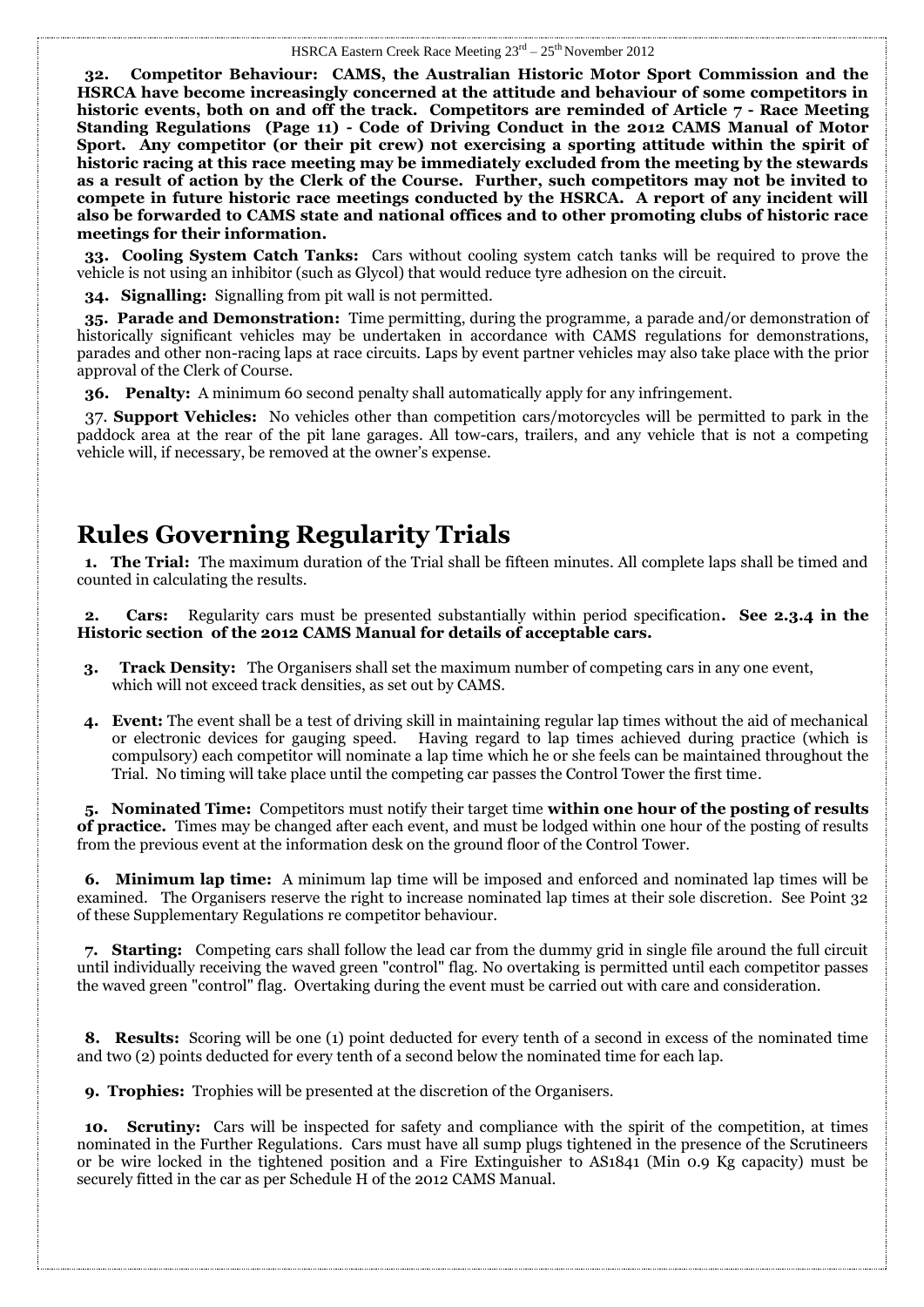**11. Other Requirements:** Drivers must wear helmets (and goggles with open face helmets) complying with Schedule D of CAMS Standard Requirements. Fire resistant clothing is not mandatory, but drivers must wear a minimum of woollen or cotton clothing covering the body from ankles to wrists and neck, and suitable appropriate footwear and non-synthetic/non-flammable gloves. Competitors must present a current membership card of a CAMS affiliated club and hold the minimum of a Level 2S CAMS competition licence. (Purchase of a CAMS Licence shall affect Personal Accident Insurance.) Vehicle logbooks are not mandatory, but where issued, must be presented at Scrutineering.

**12. Numbers:** Competition numbers must be of regulation size, type and location as per Schedule K of CAMS Standard Requirements. Compliance will be checked at Scrutineering.

> **Competitors are reminded that this is a Trial of regularity and not a race. You can be the slowest competitor and still win this event.**

**Drivers not contesting the event in the appropriate manner will be black-flagged immediately.** 

**Your willing compliance with the above points will ensure an enjoyable event, with the minimum of delay.**

*Thank you - and we hope you have a great weekend*